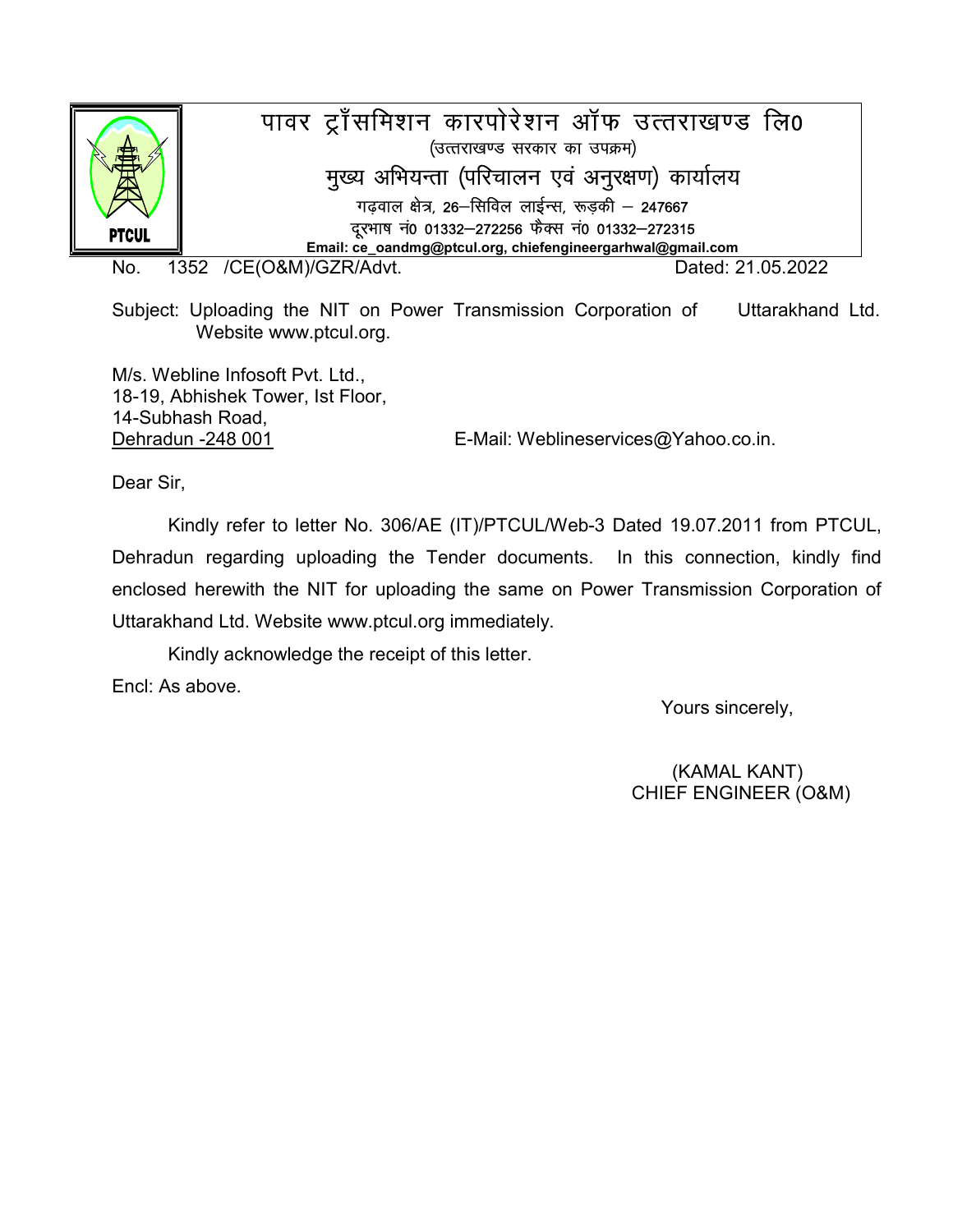#### POWER TRANSMISSION CORPORATION OF UTTARAKHAND LTD. (A Govt. of Uttarakhand Enterprise) CHIEF ENGINEER, OPERATION & MAINTENANCE GARHWAL ZONE, PTCUL 26 - CIVIL LINES, ROORKEE - 247667

E- Tender for "Renovation work of Circle and Division Office's building at 400KV Substation, Rishikesh".

DOWNLOADED BY: -

M/s / Shri

| No.<br>Tender No.<br>CE/GZR-02/2022-23<br>1.<br>$\overline{2}$ .<br>Name of Work<br>"Renovation work of Circle and Division<br>Office's building at 400KV Substation,<br>Rishikesh".<br>$\overline{3}$ .<br>06 Months<br><b>Completion Time</b><br>Tender issuing office<br>Office of Chief Engineer (O&M) Garhwal<br>4.<br>Zone, Power Transmission Corporation of<br>Uttarakhand Ltd. " 26-Civil Lines,<br>Roorkee-247667<br>Rs. 1,000+ 180.00 (GST@18%)<br><b>Tender Fees</b><br>5.<br>=Rs. 1,180.00 (Non refundable)<br>Rs. 75,000.00<br><b>EMD/Bid Security</b><br>6.<br>$\overline{7}$ .<br>Starting date of issue of Bid documents. The<br>21.05.2022<br>tender document is to be downloaded<br>through<br>website-<br>www.uktenders.gov.in<br>against payment of tender fees as above.<br>The non refundable tender fees as specified |
|-----------------------------------------------------------------------------------------------------------------------------------------------------------------------------------------------------------------------------------------------------------------------------------------------------------------------------------------------------------------------------------------------------------------------------------------------------------------------------------------------------------------------------------------------------------------------------------------------------------------------------------------------------------------------------------------------------------------------------------------------------------------------------------------------------------------------------------------------|
|                                                                                                                                                                                                                                                                                                                                                                                                                                                                                                                                                                                                                                                                                                                                                                                                                                               |
|                                                                                                                                                                                                                                                                                                                                                                                                                                                                                                                                                                                                                                                                                                                                                                                                                                               |
|                                                                                                                                                                                                                                                                                                                                                                                                                                                                                                                                                                                                                                                                                                                                                                                                                                               |
|                                                                                                                                                                                                                                                                                                                                                                                                                                                                                                                                                                                                                                                                                                                                                                                                                                               |
|                                                                                                                                                                                                                                                                                                                                                                                                                                                                                                                                                                                                                                                                                                                                                                                                                                               |
|                                                                                                                                                                                                                                                                                                                                                                                                                                                                                                                                                                                                                                                                                                                                                                                                                                               |
|                                                                                                                                                                                                                                                                                                                                                                                                                                                                                                                                                                                                                                                                                                                                                                                                                                               |
|                                                                                                                                                                                                                                                                                                                                                                                                                                                                                                                                                                                                                                                                                                                                                                                                                                               |
|                                                                                                                                                                                                                                                                                                                                                                                                                                                                                                                                                                                                                                                                                                                                                                                                                                               |
|                                                                                                                                                                                                                                                                                                                                                                                                                                                                                                                                                                                                                                                                                                                                                                                                                                               |
|                                                                                                                                                                                                                                                                                                                                                                                                                                                                                                                                                                                                                                                                                                                                                                                                                                               |
|                                                                                                                                                                                                                                                                                                                                                                                                                                                                                                                                                                                                                                                                                                                                                                                                                                               |
|                                                                                                                                                                                                                                                                                                                                                                                                                                                                                                                                                                                                                                                                                                                                                                                                                                               |
|                                                                                                                                                                                                                                                                                                                                                                                                                                                                                                                                                                                                                                                                                                                                                                                                                                               |
|                                                                                                                                                                                                                                                                                                                                                                                                                                                                                                                                                                                                                                                                                                                                                                                                                                               |
|                                                                                                                                                                                                                                                                                                                                                                                                                                                                                                                                                                                                                                                                                                                                                                                                                                               |
|                                                                                                                                                                                                                                                                                                                                                                                                                                                                                                                                                                                                                                                                                                                                                                                                                                               |
| above should be sent along with the bids as<br>specified in the bid documents.                                                                                                                                                                                                                                                                                                                                                                                                                                                                                                                                                                                                                                                                                                                                                                |
| 8.<br>Last date of Request of Bid Documents.<br>As per tender notice / corrigendum if any                                                                                                                                                                                                                                                                                                                                                                                                                                                                                                                                                                                                                                                                                                                                                     |
| 9.<br>Last date of issue of Bid Documents.<br>As per tender notice / corrigendum if any                                                                                                                                                                                                                                                                                                                                                                                                                                                                                                                                                                                                                                                                                                                                                       |
| 10.<br>Closing Date of receipt of Bid through online<br>As per tender notice / corrigendum if any                                                                                                                                                                                                                                                                                                                                                                                                                                                                                                                                                                                                                                                                                                                                             |
| and through registered post A.D./Speed                                                                                                                                                                                                                                                                                                                                                                                                                                                                                                                                                                                                                                                                                                                                                                                                        |
| post/ By hand etc.                                                                                                                                                                                                                                                                                                                                                                                                                                                                                                                                                                                                                                                                                                                                                                                                                            |
| Address & Place of Submission of Bid<br>11.<br>Chief Engineer (O&M), Garhwal Zone,                                                                                                                                                                                                                                                                                                                                                                                                                                                                                                                                                                                                                                                                                                                                                            |
| PTCUL, 26-Civil Lines Roorkee-247667.<br>supporting documents.                                                                                                                                                                                                                                                                                                                                                                                                                                                                                                                                                                                                                                                                                                                                                                                |
| Date and Time of Opening of Technical Bid<br>$\overline{12}$ .<br>As per tender notice / corrigendum if any                                                                                                                                                                                                                                                                                                                                                                                                                                                                                                                                                                                                                                                                                                                                   |
|                                                                                                                                                                                                                                                                                                                                                                                                                                                                                                                                                                                                                                                                                                                                                                                                                                               |
| 13.<br>Address & place of Technical bid(Part-1)<br>Chief Engineer (O&M), Garhwal Zone,                                                                                                                                                                                                                                                                                                                                                                                                                                                                                                                                                                                                                                                                                                                                                        |
| PTCUL, 26-Civil Lines Roorkee-247667.<br>opening                                                                                                                                                                                                                                                                                                                                                                                                                                                                                                                                                                                                                                                                                                                                                                                              |
| Type of Tender<br>14.<br><b>Domestic Competitive Bidding</b>                                                                                                                                                                                                                                                                                                                                                                                                                                                                                                                                                                                                                                                                                                                                                                                  |
|                                                                                                                                                                                                                                                                                                                                                                                                                                                                                                                                                                                                                                                                                                                                                                                                                                               |
| 15.<br>Validity of Bid<br>180 days after the date of opening of<br>technical bid (Part-I)                                                                                                                                                                                                                                                                                                                                                                                                                                                                                                                                                                                                                                                                                                                                                     |
| Phone No.:- 01332-272256<br>Contact & Telephone No. of the Tender<br>16.                                                                                                                                                                                                                                                                                                                                                                                                                                                                                                                                                                                                                                                                                                                                                                      |
| issuing office<br>Fax No.: 01332-2722315                                                                                                                                                                                                                                                                                                                                                                                                                                                                                                                                                                                                                                                                                                                                                                                                      |
| E-mail address of the tender issuing office<br>17.<br>ce_oandmg@ptcul.org                                                                                                                                                                                                                                                                                                                                                                                                                                                                                                                                                                                                                                                                                                                                                                     |
| chiefengineergarhwal@gmail.com                                                                                                                                                                                                                                                                                                                                                                                                                                                                                                                                                                                                                                                                                                                                                                                                                |

CHIEF ENGINEER (O&M) GARHWAL ZONE, ROORKEE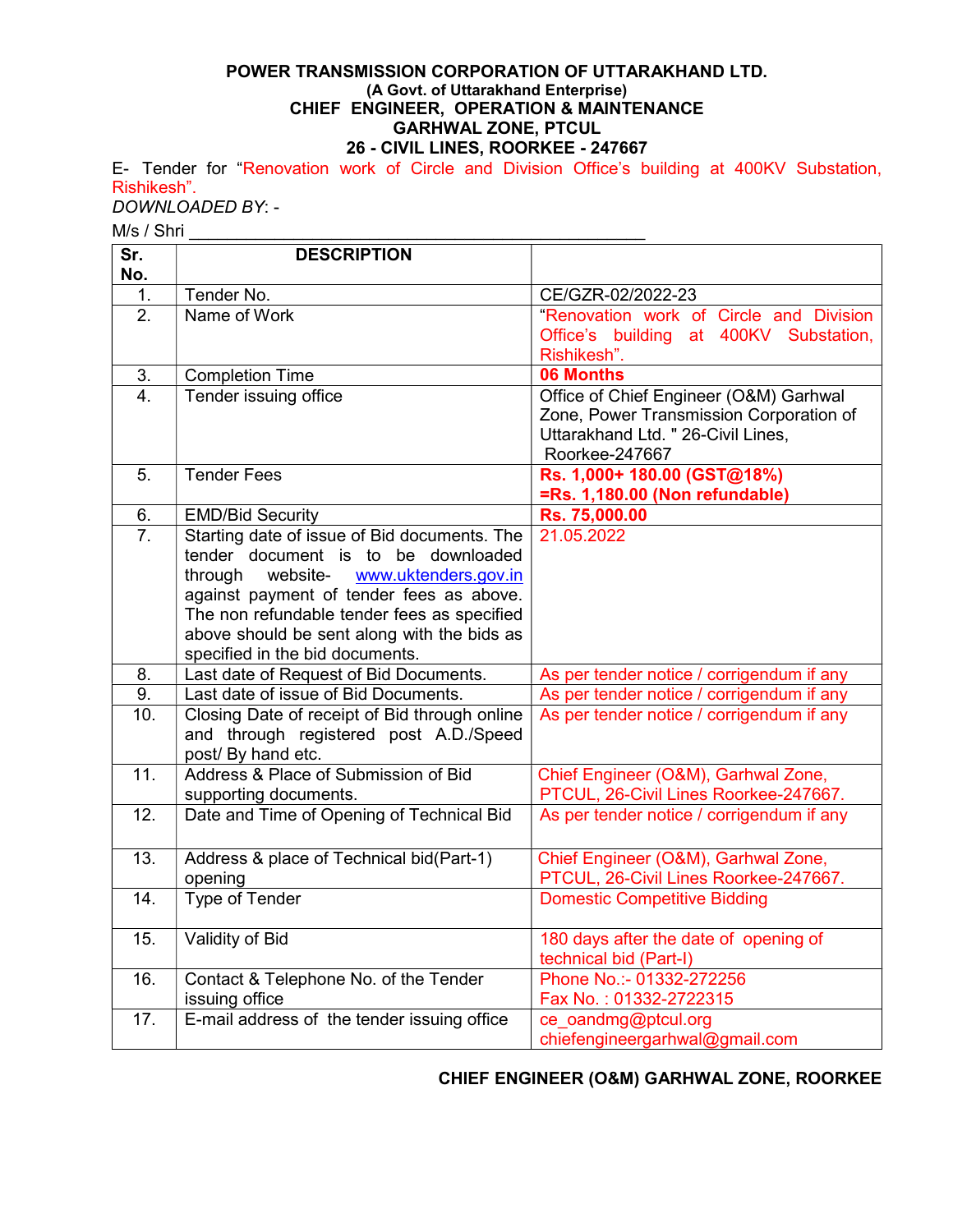# पावर ट्रान्समिशन कारपोरशन ऑफ उत्तराखण्ड लि0 मुख्य अभियन्ता (परिचालन एवं अनुरक्षण) कार्यालय, गढवाल क्षेत्र, 26– सिविल लाईन्स, रूड़की

ई–निविदा सूचना

पावर ट्रान्समिशन कारपोरेशन ऑफ उत्तराखण्ड लि0 द्वारा "Renovation work of Circle and Division Office's building at 400KV Substation, Rishikeh" against Tender specification No. के तहत ई–निविदाएं आमन्त्रित की जाती हैं। ई–निविदा ऑनलाईन ⁄ ऑफ लाईन CE/GZR-02/2022-23 जमा करने की अन्तिम तिथि 21.06.2022 को समय 15.00 बजे तक हैं, जो दिनांक 22.06.2022 को 15.00 बजे खोली जायेगी। ई–निविदा सम्बन्धित अन्य विस्तृत विवरण ई–निविदा वेबसाईट www.uktenders.gov.in (Tender ID: 2022\_PTCUX\_44721\_1) एवं ई–निविदा सूचना पिटकूल की वेबसाईट www.ptcul.org से प्राप्त की जा सकती हैं । ई—निविदा से सम्बन्धित जानकारी हेतुं मो0न0 +91-8899890000 पर सम्पर्क करें.

मुख्य अभियन्ता (परि0एवं अन्0)

"राष्ट्र हित में बिजली बचायें"

### POWER TRANSMISSION CORPORATION OF UTTARAKHAND LTD. OFFICE OF THE CHIEF ENGINEER (OPERATION & MAINTENANCE) **GARHWAL ZONE, 26-CIVIL LINES, ROORKEE E-TENDER NOTICE**

Power Transmission Corporation of Uttarakhand Ltd. invites e-tender for "Renovation work of Circle and Division Office's building at 400KV Substation, Rishikeh" against Tender specification No. CE/GZR-02/2022-23 . The last date of submission of online/offline e-tender is 21.06.2022 upto 15.00 Hours which shall be opened on 22.06.2022 at 15.00Hrs. Details of E-tender can be obtained from E-tender website www.uktenders.gov.in (Tender ID: 2022 PTCUX 44721 1) and information of E-tender can be seen from PTCUL website www.ptcul.org. For any assistance on e-tendering, please contact on Mb. No. +91-8899890000.

**CHIEF ENGINEER (O&M)** 

"SAVE FLECTRICITY IN THE INTEREST OF NATION"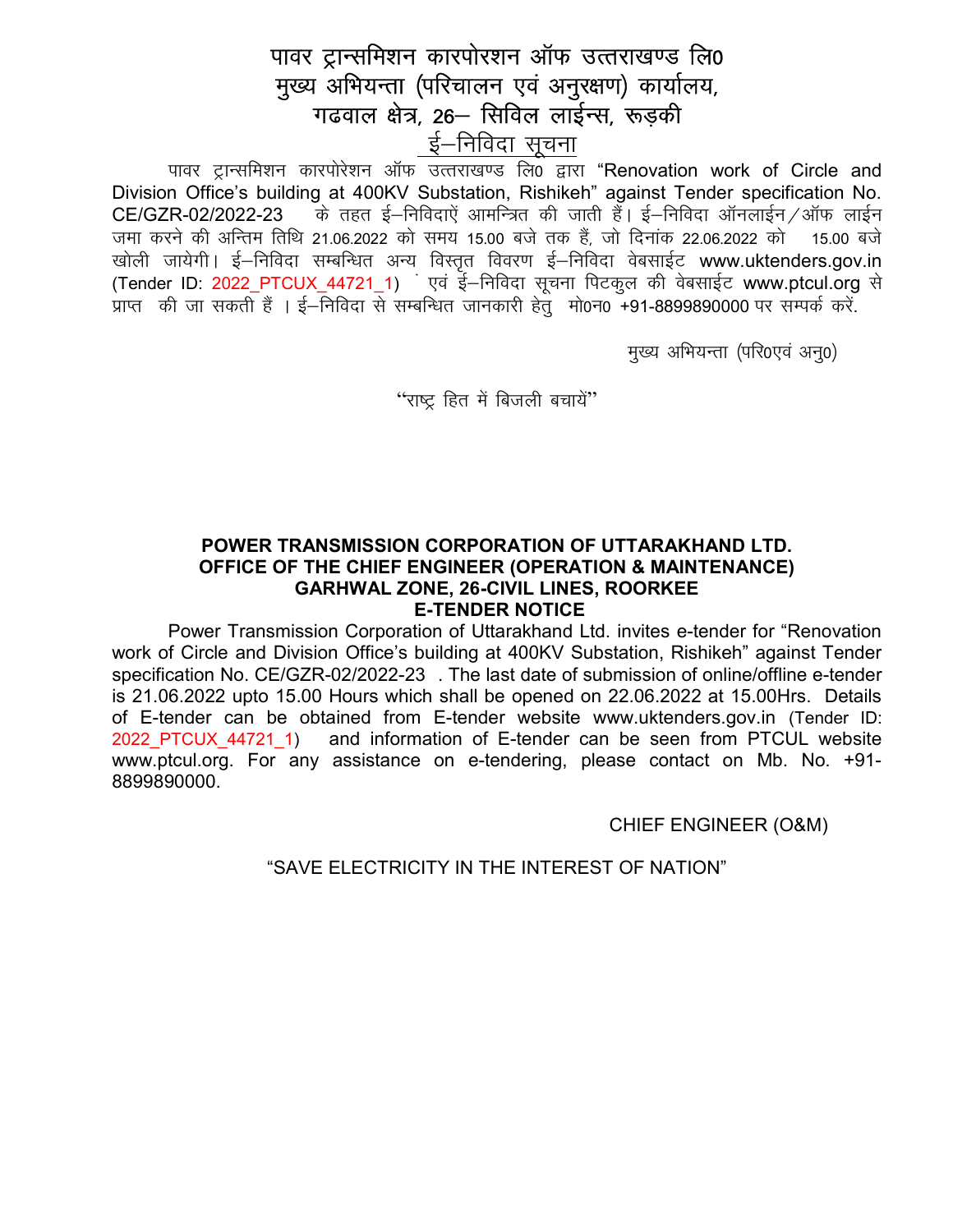| <u>(A)</u> |                                                                         | <b>Part-I:-</b> Part-I of the tender shall contain the following.                                                                                                                                                                                                                                                                                                                                                                                                                                                                                                                                                                                                                                                                                                                                                                                                                                                                                                                                                                                                                                                                                                                                                                                                                                                                                                                                                                                                                                                                                                                                                                                                                                                                           |
|------------|-------------------------------------------------------------------------|---------------------------------------------------------------------------------------------------------------------------------------------------------------------------------------------------------------------------------------------------------------------------------------------------------------------------------------------------------------------------------------------------------------------------------------------------------------------------------------------------------------------------------------------------------------------------------------------------------------------------------------------------------------------------------------------------------------------------------------------------------------------------------------------------------------------------------------------------------------------------------------------------------------------------------------------------------------------------------------------------------------------------------------------------------------------------------------------------------------------------------------------------------------------------------------------------------------------------------------------------------------------------------------------------------------------------------------------------------------------------------------------------------------------------------------------------------------------------------------------------------------------------------------------------------------------------------------------------------------------------------------------------------------------------------------------------------------------------------------------|
| (i).       | fee<br>and<br>analysis<br>refundable):                                  | Cost of tender document Rs. 1000+ 180 (18.00% GST) i.e. Rs. 1,180/- (Non-refundable) in<br>(Non form of DEMAND Draft, drawn in favour of Superintending<br>Engineer (O&M) Electy. Transmission Circle, PTCUL, Roorkee,<br>payable at Roorkee. The Cash, Cheque or Postal Order shall not be<br>accepted.                                                                                                                                                                                                                                                                                                                                                                                                                                                                                                                                                                                                                                                                                                                                                                                                                                                                                                                                                                                                                                                                                                                                                                                                                                                                                                                                                                                                                                    |
| (ii)       | Earnest Money.                                                          | Rs. 75,000/- (Rs. Seventy Five Thousand only) in the form of<br>FDR/CDR/TDR/Bank Guarantee duly pledged in favour of<br>Superintending Engineer (O&M) Electy. Transmission Circle,<br>PTCUL, Roorkee, payable at Roorkee.                                                                                                                                                                                                                                                                                                                                                                                                                                                                                                                                                                                                                                                                                                                                                                                                                                                                                                                                                                                                                                                                                                                                                                                                                                                                                                                                                                                                                                                                                                                   |
| (iii)      | Application<br>Form<br>from<br>Tenderer<br>& Declaration<br>(Affidavit) | To be executed on A Non-Judicial Stamp paper of Rs. 100.00 duly<br>notrised.                                                                                                                                                                                                                                                                                                                                                                                                                                                                                                                                                                                                                                                                                                                                                                                                                                                                                                                                                                                                                                                                                                                                                                                                                                                                                                                                                                                                                                                                                                                                                                                                                                                                |
| (B)        | Part-II:-                                                               | Part-II of the tender shall contain the FQR & TQR.                                                                                                                                                                                                                                                                                                                                                                                                                                                                                                                                                                                                                                                                                                                                                                                                                                                                                                                                                                                                                                                                                                                                                                                                                                                                                                                                                                                                                                                                                                                                                                                                                                                                                          |
| (i).       | <b>FQR</b>                                                              | (i) Minimum Average Annual Turnover (MAAT) of the Contractor<br>shall not be less than Rs. 37.37 Lacs for the preceding best three<br>years out of last five years.<br>Following documents must be submitted in support :<br>a) If audit for the contractor/firm is compulsory and audited<br>accounts are available the contractor must submit audit account<br>(P/L accounts, balance sheet etc) which must be UDIN verified.<br>b) If audit for the contractor/firm is not compulsory and audited<br>accounts are not available: The contractor must submit certificate<br>of turn over from Charted Accountant (C.A). A provisional account<br>must also be submitted. In additional, it shall be mandatory for<br>contractor to submit a certificate from same C.A. clearly certifying<br>the fact that "Accounts are not required to be audited under<br>statute" which should be UDIN verified.<br>c) Copy of PAN CARD of individual/Company/Firm/All partner in<br>case of partnership firm should be attached.<br>d)The employee provident Fund (EPF) registration number shall be<br>a mandatory PQR for award of work contacts, Manpower,<br>contracts, vehicle hiring contracts and annual<br>maintenance<br>contracts etc.<br>balance<br>sheet<br>all<br>financial<br>documents<br>e)The<br>and<br>other<br>fulfillment<br>attested/certified by CAs to<br>substantiate<br>of<br>FQR<br>should be with UDIN failing which the tender will be<br>summarily<br>rejected without any further reference.<br>f) Declaration regarding MSME to be submitted by contractor in the<br>prescribed format. MSME rules of Uttarakhand Govt. shall be<br>applicable.<br>g)Latest Solvency certificate not more than 3 months old issued by |
| (ii)       | TQR.                                                                    | Bank (20% of bid value) should be submitted.<br>Experience<br>successfully<br>of<br>having<br>completed<br>annual<br>maintenance/construction of residential/non-residential building<br>during last 7 years ending last day of month previous to the one in<br>which applications are invited should be either of the following :<br>i) Three similar complete work costing not less than the amount<br>of equal to Rs. 9.96 Lac. Or<br>ii) Two similar complete work costing not less than the amount<br>of equal to Rs 12.45 Lac<br>Or<br>iii) One similar complete work costing not less than the amount<br>of equal to Rs. 19.93 Lac.<br>Experience certificate should be issued by an officer not below the                                                                                                                                                                                                                                                                                                                                                                                                                                                                                                                                                                                                                                                                                                                                                                                                                                                                                                                                                                                                                           |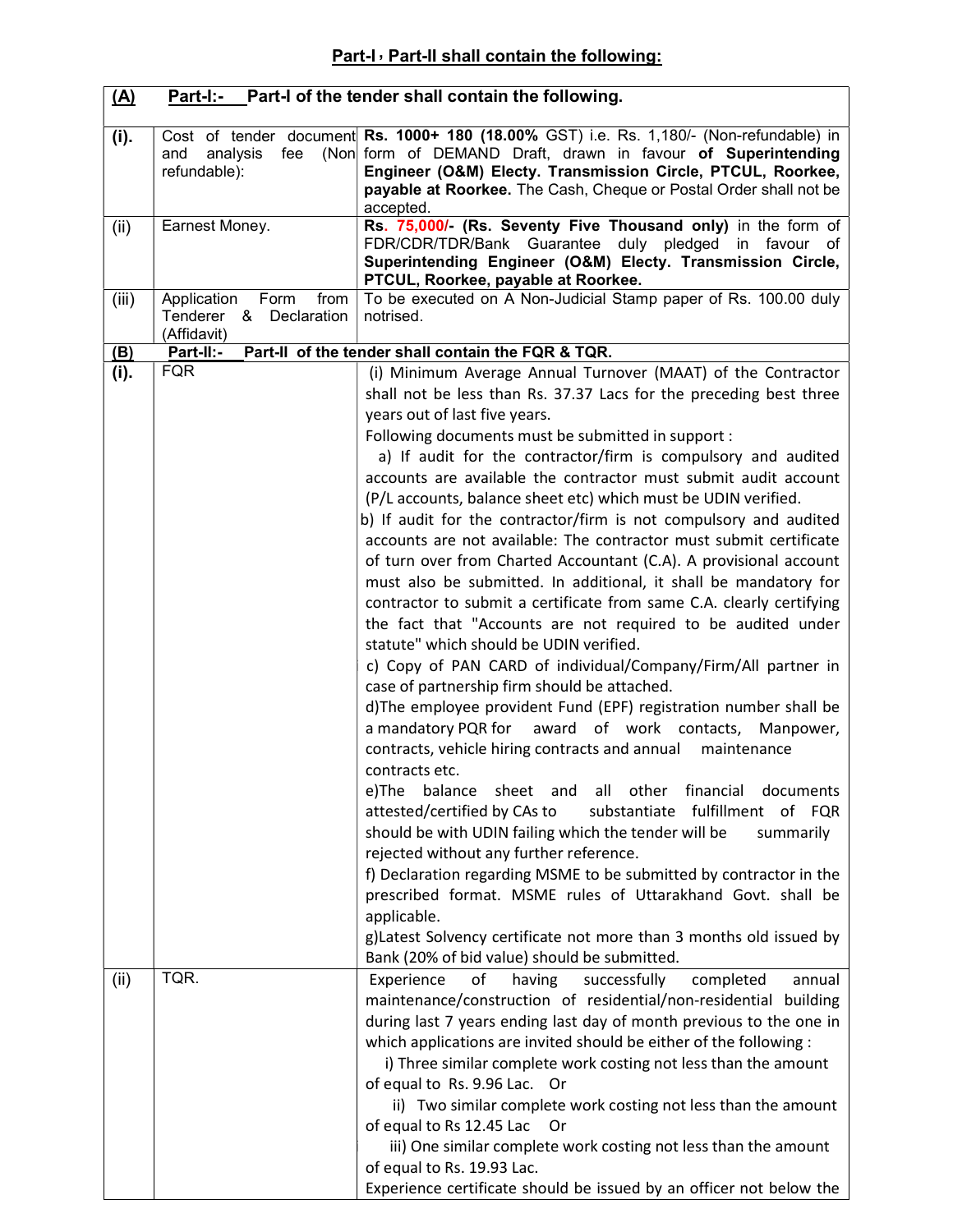| rank of Executive Engineer, mentioning name of work, agreement    |
|-------------------------------------------------------------------|
| no., amount of work done, schedule time of completion versus      |
| actual time of completion, quality of work done, performance etc. |

### Aditional Documents

Apart from various documents to be furnished along with the Bid as required in the GCC and ECC, the following documents /details are be furnished by the bidder :

(a) GST Registration/Issuing authority.

(b) Registration No. under shop & Estt. Act/issuing authority.

(c) Details of Partner/Directors of the firm/Company.

(d) Experience record and details of order pending /executed for various utilities.

(e) Last five years Audit Accounts.

(f) Details of Manufacturing/Fabrication facilities.

Factory Registration/License details.

#### (C) Part-III:- Part-III of the tender shall contain only price Bid.

Bids shall be submitted as under:

All the tender documents will be carried out only through E-tendering mode and the bidder has to submit all his tender documents (Price Bid) in the e-tendering website http://www.uktenders.gov.in and in the mean time the bidders has to scan their Earnest Money Deposit (EMD) and all the pre-qualifying documents/Supporting Documents for uploading and also submit the hard copy to the office within the last date and time of tender.

Chief Engineer (O&M)